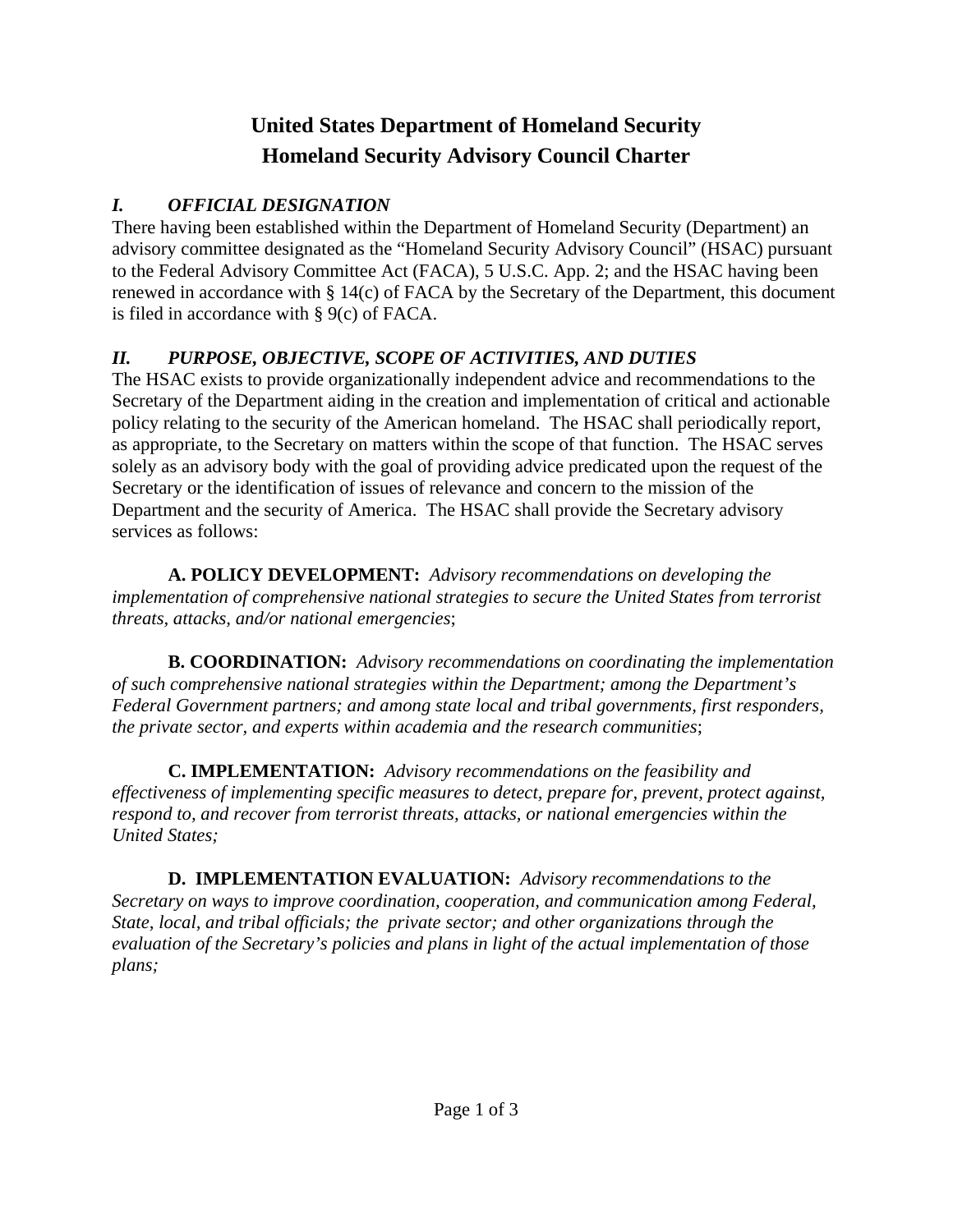**E. FORCE MULTIPLICATION:** *Providing a vital means for the Secretary to leverage diverse expertise by collecting and analyzing scholarly research, technological advice, and "best practice" processes and organizational management techniques from Federal, state, tribal and local governments; the private sector; and other organizations throughout the nation.*

#### *III. MEMBERSHIP, OFFICERS, AND ORGANIZATION*

The HSAC shall be composed of not more than 21 members and a number of *ex officio* members as appointed by the Secretary for specified terms as defined by the Secretary. Term length shall generally be 3 years in order to promote membership continuity and currency of expertise. No member's term shall exceed 4 years duration without the approval of the Executive Director. In order for the Secretary to fully leverage broad-ranging education and experience, the HSAC must be professionally, technically, and culturally diverse. These members shall all be national leaders found within diverse and appropriate professions and communities. Within the membership shall be included:

- A. Police, Fire, and Public Works,
- B. Public Health, and Hospital Managers,
- C. State, Local, and Tribal Officials
- D. National Policy Makers,
- E. Experts in Academia and the Research Community,
- F. Private Sector Officials,
- G. Owners and Operators of Critical Industries, Resources, and Infrastructure

In addition to its 21 members, the HSAC shall also include as *ex officio* members the Chair or, in consultation with the Executive Director, the Vice Chair of the following without concern to the term limitation designated above:

- H. The National Infrastructure Advisory Council,
- I. The National Security Telecommunications Advisory Committee,
- J. The Panel on the Science and Technology of Combating Terrorism, President's Council of Advisors on Science and Technology.

The Secretary shall designate a Chair and a Vice Chair from among the appointed members of the HSAC, and shall appoint a Designated Federal Officer pursuant to FACA and the related guidelines from the General Services Administration (GSA) at 41 CFR Parts 101-6 and 102-3 to act as the Executive Director of the HSAC.

The HSAC Chair, with the concurrence of the Executive Director, may establish any number of subcommittee, task force, or working group entities to exchange information with other entities and to advise the HSAC. Subcommittees shall be composed of a number of members to be determined from time to time by the Chair subject to the appointment to that position by the Executive Director or the Secretary. The Executive Director, with the concurrence of the HSAC Chair, shall designate a Chair and a Vice Chair for each of the subcommittees from among the HSAC's members. The Chair of each subcommittee in consultation with or at the direction of